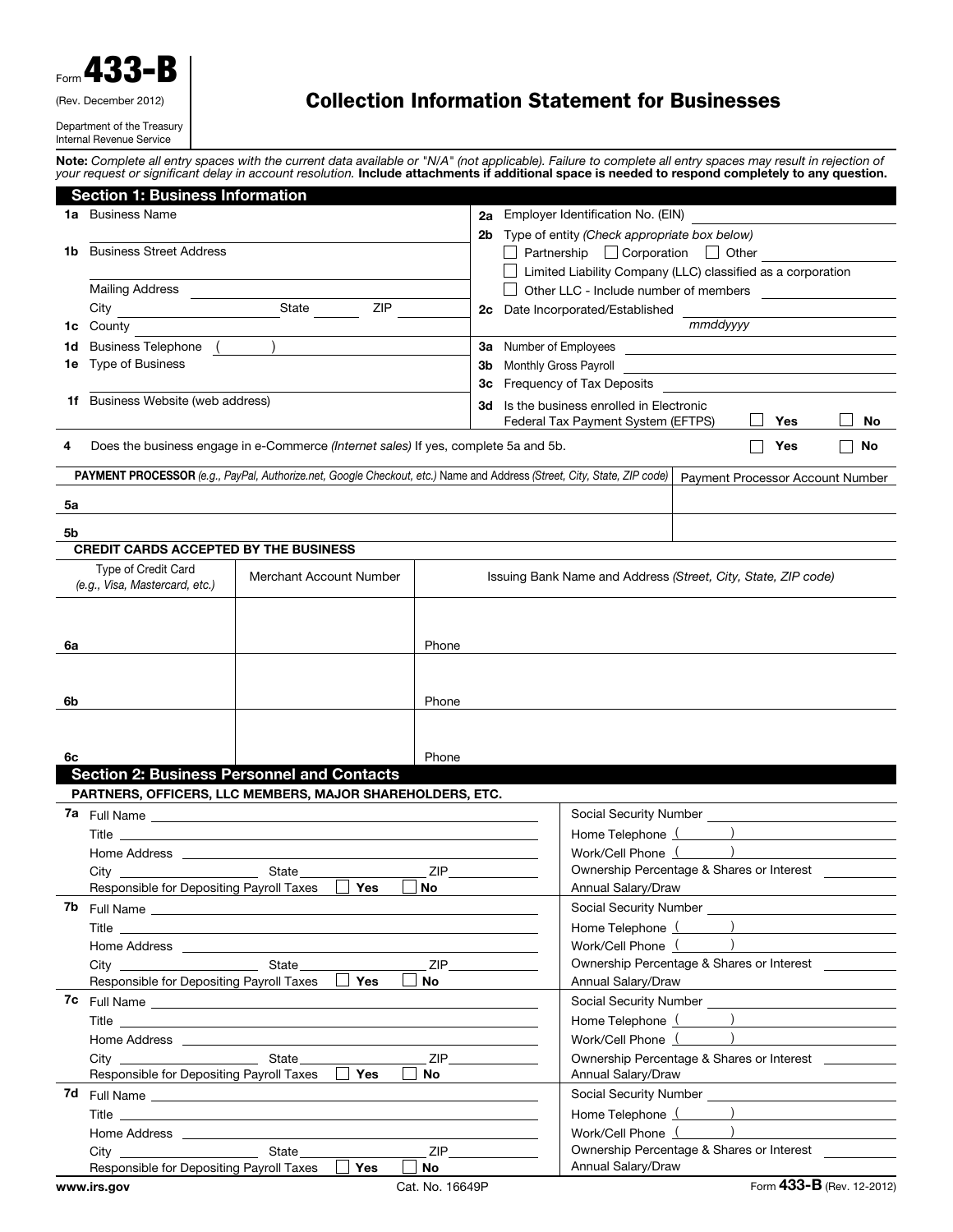|       | Form 433-B (Rev. 12-2012)                                                                                                                                                                                                                                                                                                                                                     |           |                           |     |              |                            |                                    |  |                                    |  |                                |                    | Page 2                       |  |
|-------|-------------------------------------------------------------------------------------------------------------------------------------------------------------------------------------------------------------------------------------------------------------------------------------------------------------------------------------------------------------------------------|-----------|---------------------------|-----|--------------|----------------------------|------------------------------------|--|------------------------------------|--|--------------------------------|--------------------|------------------------------|--|
|       | Section 3: Other Financial Information (Attach copies of all applicable documents)                                                                                                                                                                                                                                                                                            |           |                           |     |              |                            |                                    |  |                                    |  |                                |                    |                              |  |
| 8     | Does the business use a Payroll Service Provider or Reporting Agent (If yes, answer the following)                                                                                                                                                                                                                                                                            |           |                           |     |              |                            |                                    |  |                                    |  |                                |                    | No<br>Yes                    |  |
|       | Name and Address (Street, City, State, ZIP code)                                                                                                                                                                                                                                                                                                                              |           |                           |     |              |                            |                                    |  |                                    |  |                                |                    | Effective dates (mmddyyyy)   |  |
| 9     | Is the business a party to a lawsuit (If yes, answer the following)                                                                                                                                                                                                                                                                                                           |           |                           |     |              |                            |                                    |  |                                    |  |                                |                    | Yes<br>No<br>$\blacksquare$  |  |
|       | Plaintiff                                                                                                                                                                                                                                                                                                                                                                     | Defendant | Location of Filing        |     |              | Represented by             |                                    |  |                                    |  |                                | Docket/Case No.    |                              |  |
|       | Amount of Suit<br>Possible Completion Date (mmddyyyy)<br>Subject of Suit<br>\$                                                                                                                                                                                                                                                                                                |           |                           |     |              |                            |                                    |  |                                    |  |                                |                    |                              |  |
| 10    | Has the business ever filed bankruptcy (If yes, answer the following)                                                                                                                                                                                                                                                                                                         |           |                           |     |              |                            |                                    |  |                                    |  |                                |                    | Yes $\Box$ No                |  |
|       | Date Filed (mmddyyyy)                                                                                                                                                                                                                                                                                                                                                         |           | Date Dismissed (mmddyyyy) |     |              | Date Discharged (mmddyyyy) |                                    |  | Petition No.                       |  |                                | District of Filing |                              |  |
| 11    | Do any related parties (e.g., officers, partners, employees) have outstanding amounts owed to the business (If yes, answer the following)                                                                                                                                                                                                                                     |           |                           |     |              |                            |                                    |  |                                    |  |                                |                    | Yes<br>No                    |  |
|       | Name and Address (Street, City, State, ZIP code)                                                                                                                                                                                                                                                                                                                              |           |                           |     | Date of Loan | Current Balance As of      |                                    |  | mmddyyyy                           |  | <b>Payment Date</b>            |                    | <b>Payment Amount</b>        |  |
| 12    | Have any assets been transferred, in the last 10 years, from this business for less than full value (If yes, answer the following)                                                                                                                                                                                                                                            |           |                           |     |              | \$                         |                                    |  |                                    |  |                                | \$                 | Yes<br><b>No</b>             |  |
|       | <b>List Asset</b>                                                                                                                                                                                                                                                                                                                                                             |           |                           |     | \$           | Value at Time of Transfer  |                                    |  | Date Transferred (mmddyyyy)        |  | To Whom or Where Transferred   |                    |                              |  |
| 13    | Does this business have other business affiliations (e.g., subsidiary or parent companies) (If yes, answer the following)                                                                                                                                                                                                                                                     |           |                           |     |              |                            |                                    |  |                                    |  |                                |                    | No<br>Yes l                  |  |
|       | Related Business Name and Address (Street, City, State, ZIP code)                                                                                                                                                                                                                                                                                                             |           |                           |     |              |                            |                                    |  |                                    |  |                                |                    | <b>Related Business EIN:</b> |  |
| 14    | Any increase/decrease in income anticipated (If yes, answer the following)                                                                                                                                                                                                                                                                                                    |           |                           |     |              |                            |                                    |  |                                    |  |                                |                    | Yes<br><b>No</b>             |  |
|       | Explain (Use attachment if needed)                                                                                                                                                                                                                                                                                                                                            |           |                           |     |              |                            | \$                                 |  | How much will it increase/decrease |  | When will it increase/decrease |                    |                              |  |
| 15    | Is the business a Federal Government Contractor (Include Federal Government contracts in #18, Accounts/Notes Receivable)                                                                                                                                                                                                                                                      |           |                           |     |              |                            |                                    |  |                                    |  |                                |                    | <b>Yes</b><br>No             |  |
|       | <b>Section 4: Business Asset and Liability Information</b>                                                                                                                                                                                                                                                                                                                    |           |                           |     |              |                            |                                    |  |                                    |  |                                |                    |                              |  |
| 16a - | <b>CASH ON HAND</b> Include cash that is not in the bank                                                                                                                                                                                                                                                                                                                      |           |                           |     |              |                            |                                    |  | <b>Total Cash on Hand</b>          |  | \$                             |                    |                              |  |
|       |                                                                                                                                                                                                                                                                                                                                                                               |           |                           |     |              | Contents                   |                                    |  |                                    |  |                                |                    |                              |  |
|       | 16b Is there a safe on the business premises<br>BUSINESS BANK ACOUNTS Include online and mobile accounts (e.g., PayPal), money market accounts, savings accounts, checking accounts<br>and stored value cards (e.g., payroll cards, government benefit cards, etc.)<br>List safe deposit boxes including location, box number and value of contents. Attach list of contents. |           |                           | Yes | No           |                            |                                    |  |                                    |  |                                |                    |                              |  |
|       | Full Name and Address (Street, City, State, ZIP code) of<br>Type of<br><b>Account Number</b><br>Account<br>Bank, Savings & Loan, Credit Union or Financial Institution                                                                                                                                                                                                        |           |                           |     |              | As of                      | <b>Account Balance</b><br>mmddyyyy |  |                                    |  |                                |                    |                              |  |
|       |                                                                                                                                                                                                                                                                                                                                                                               |           |                           |     |              |                            |                                    |  |                                    |  |                                |                    |                              |  |
| 17a   |                                                                                                                                                                                                                                                                                                                                                                               |           |                           |     |              |                            |                                    |  |                                    |  | \$                             |                    |                              |  |
| 17b   |                                                                                                                                                                                                                                                                                                                                                                               |           |                           |     |              |                            |                                    |  |                                    |  | \$                             |                    |                              |  |
|       |                                                                                                                                                                                                                                                                                                                                                                               |           |                           |     |              |                            |                                    |  |                                    |  |                                |                    |                              |  |
| 17c   |                                                                                                                                                                                                                                                                                                                                                                               |           |                           |     |              |                            |                                    |  |                                    |  | \$                             |                    |                              |  |
|       | <b>17d Total Cash in Banks</b> (Add lines 17a through 17c and amounts from any attachments)                                                                                                                                                                                                                                                                                   |           |                           |     |              |                            |                                    |  |                                    |  | \$                             |                    |                              |  |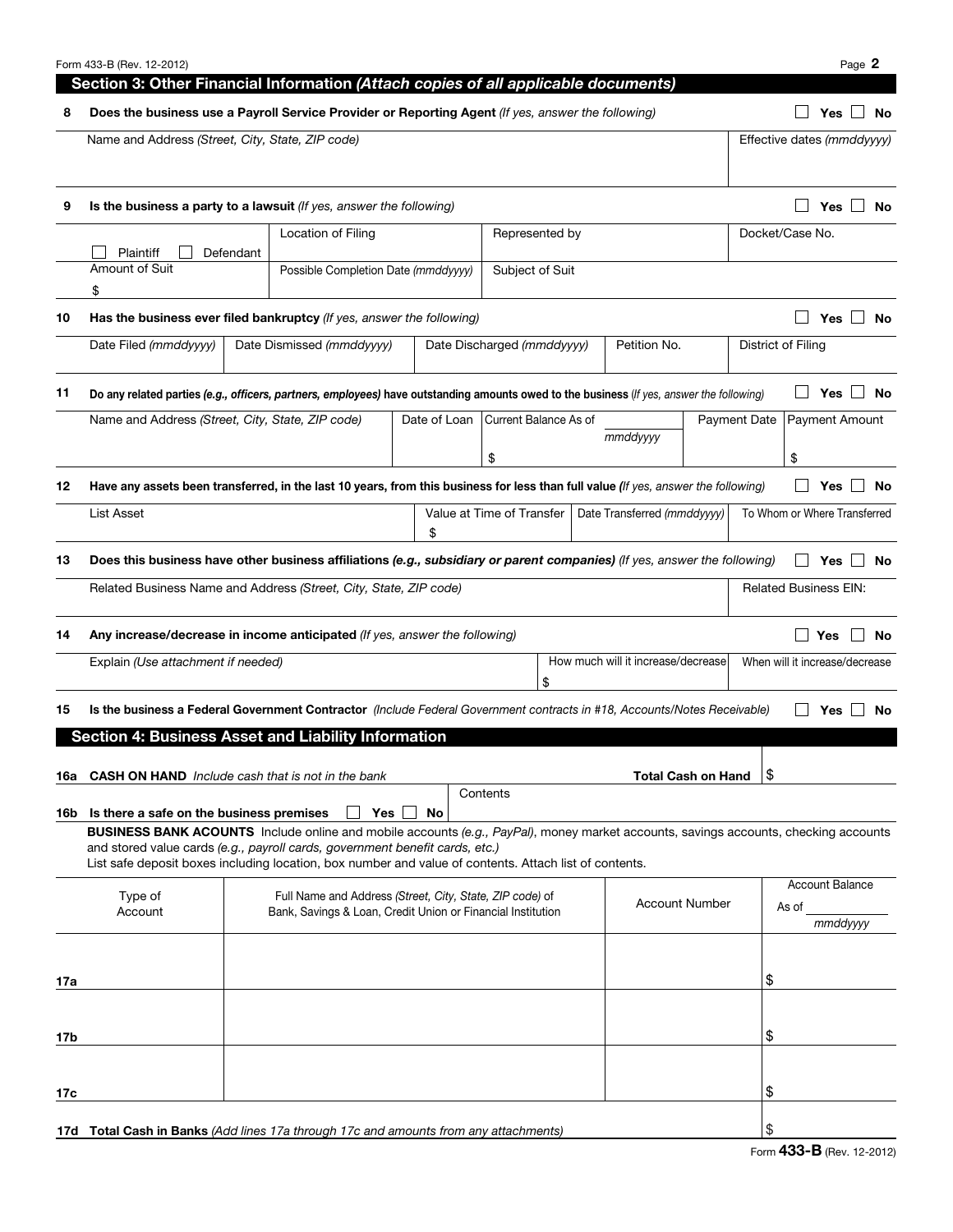ACCOUNTS/NOTES RECEIVABLE Include e-payment accounts receivable and factoring companies, and any bartering or online auction accounts. *(List all contracts separately including contracts awarded, but not started). Include Federal, state and local government grants and contracts.*

| Name & Address (Street, City, State, ZIP code)                                                                                            | Status (e.g., age,<br>factored, other) |                    | Date Due<br>(mmddyyy) |                      | Invoice Number or Government<br><b>Grant or Contract Number</b> | <b>Amount Due</b> |
|-------------------------------------------------------------------------------------------------------------------------------------------|----------------------------------------|--------------------|-----------------------|----------------------|-----------------------------------------------------------------|-------------------|
| 18a                                                                                                                                       |                                        |                    |                       |                      |                                                                 |                   |
|                                                                                                                                           |                                        |                    |                       |                      |                                                                 |                   |
|                                                                                                                                           |                                        |                    |                       |                      |                                                                 |                   |
| <b>Contact Name</b>                                                                                                                       |                                        |                    |                       |                      |                                                                 |                   |
| Phone<br><b>18b</b>                                                                                                                       |                                        |                    |                       |                      |                                                                 | \$                |
|                                                                                                                                           |                                        |                    |                       |                      |                                                                 |                   |
|                                                                                                                                           |                                        |                    |                       |                      |                                                                 |                   |
| <b>Contact Name</b>                                                                                                                       |                                        |                    |                       |                      |                                                                 |                   |
| Phone                                                                                                                                     |                                        |                    |                       |                      |                                                                 | \$                |
| 18 <sub>c</sub>                                                                                                                           |                                        |                    |                       |                      |                                                                 |                   |
|                                                                                                                                           |                                        |                    |                       |                      |                                                                 |                   |
|                                                                                                                                           |                                        |                    |                       |                      |                                                                 |                   |
| <b>Contact Name</b><br>Phone                                                                                                              |                                        |                    |                       |                      |                                                                 | \$                |
| <b>18d</b>                                                                                                                                |                                        |                    |                       |                      |                                                                 |                   |
|                                                                                                                                           |                                        |                    |                       |                      |                                                                 |                   |
|                                                                                                                                           |                                        |                    |                       |                      |                                                                 |                   |
| <b>Contact Name</b>                                                                                                                       |                                        |                    |                       |                      |                                                                 |                   |
| Phone                                                                                                                                     |                                        |                    |                       |                      |                                                                 | \$                |
| 18e                                                                                                                                       |                                        |                    |                       |                      |                                                                 |                   |
|                                                                                                                                           |                                        |                    |                       |                      |                                                                 |                   |
|                                                                                                                                           |                                        |                    |                       |                      |                                                                 |                   |
| <b>Contact Name</b><br>Phone                                                                                                              |                                        |                    |                       |                      |                                                                 | \$                |
|                                                                                                                                           |                                        |                    |                       |                      |                                                                 |                   |
| 18f Outstanding Balance (Add lines 18a through 18e and amounts from any attachments)                                                      |                                        |                    |                       |                      |                                                                 | \$                |
| INVESTMENTS List all investment assets below. Include stocks, bonds, mutual funds, stock options, certificates of deposit and commodities |                                        |                    |                       |                      |                                                                 |                   |
| (e.g., gold, silver, copper, etc.).                                                                                                       |                                        |                    |                       |                      |                                                                 |                   |
| Name of Company & Address                                                                                                                 |                                        | Used as collateral |                       | <b>Current Value</b> | Loan Balance                                                    | <b>Equity</b>     |
| (Street, City, State, ZIP code)                                                                                                           |                                        | on loan            |                       |                      |                                                                 | Value Minus Loan  |
| 19a                                                                                                                                       |                                        |                    |                       |                      |                                                                 |                   |
|                                                                                                                                           | $\Box$ Yes                             | $\square$ No       |                       |                      |                                                                 |                   |
| Phone                                                                                                                                     |                                        |                    | \$                    |                      | \$                                                              | \$                |
| 19 <sub>b</sub>                                                                                                                           |                                        |                    |                       |                      |                                                                 |                   |
|                                                                                                                                           |                                        |                    |                       |                      |                                                                 |                   |
|                                                                                                                                           | $\square$ Yes                          | $\Box$ No          |                       |                      |                                                                 |                   |

19c Total Investments *(Add lines 19a, 19b, and amounts from any attachments)* \$

Phone

AVAILABLE CREDIT Include all lines of credit and credit cards.

|                 | Full Name & Address (Street, City, State, ZIP code) | <b>Credit Limit</b> | Amount Owed<br>As of<br>mmddyyyy | <b>Available Credit</b><br>As of<br>mmddyyyy |
|-----------------|-----------------------------------------------------|---------------------|----------------------------------|----------------------------------------------|
| 20a             |                                                     |                     |                                  |                                              |
|                 | Account No.                                         | \$                  |                                  |                                              |
| 20 <sub>b</sub> |                                                     |                     |                                  |                                              |
|                 | Account No.                                         | \$                  | ٠F                               |                                              |
|                 |                                                     |                     |                                  |                                              |

 $\sim$  \$ \$

20c Total Credit Available *(Add lines 20a, 20b, and amounts from any attachments)* \$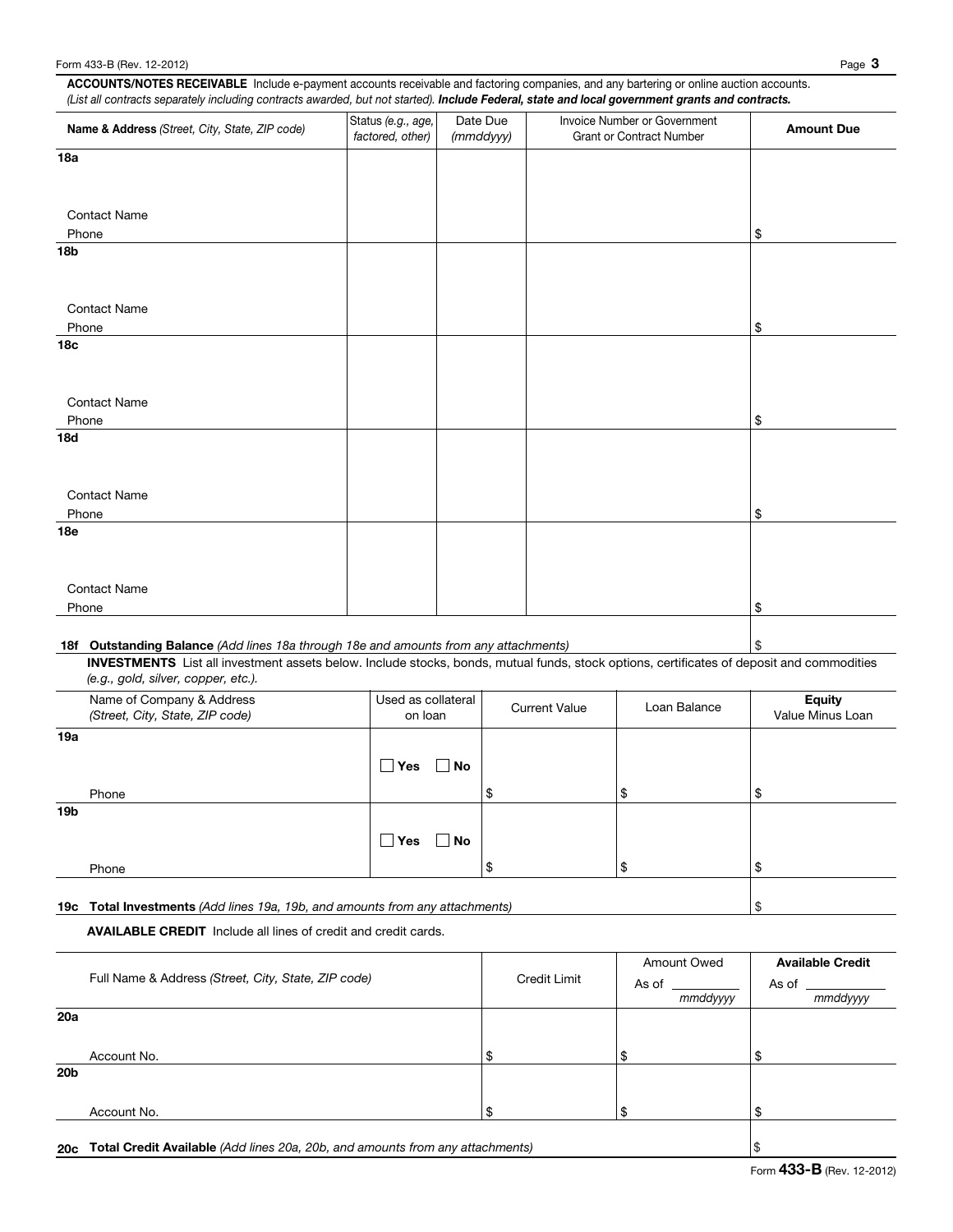Form 433-B (Rev. 12-2012) Page 4

|     |                                     | <b>REAL PROPERTY</b> Include all real property and land contracts the business owns/leases/rents.                                                                                                                |                                                                        |                                              |  |                                                                                       |                                 |                                           |                                 |  |
|-----|-------------------------------------|------------------------------------------------------------------------------------------------------------------------------------------------------------------------------------------------------------------|------------------------------------------------------------------------|----------------------------------------------|--|---------------------------------------------------------------------------------------|---------------------------------|-------------------------------------------|---------------------------------|--|
|     |                                     |                                                                                                                                                                                                                  | Purchase/<br>Lease Date<br>(mmddyyyy)                                  | <b>Current Fair</b><br>Market Value<br>(FMV) |  | Current Loan<br>Balance                                                               | Amount of<br>Monthly<br>Payment | Date of Final<br>Payment<br>$(mm$ ddyyyy) | <b>Equity</b><br>FMV Minus Loan |  |
|     | 21a Property Description            |                                                                                                                                                                                                                  |                                                                        |                                              |  |                                                                                       |                                 |                                           |                                 |  |
|     |                                     |                                                                                                                                                                                                                  |                                                                        | \$                                           |  | \$                                                                                    | \$                              |                                           | \$                              |  |
|     |                                     | Location (Street, City, State, ZIP code) and County                                                                                                                                                              |                                                                        |                                              |  | Lender/Lessor/Landlord Name, Address, (Street, City, State, ZIP code) and Phone       | Phone                           |                                           |                                 |  |
| 21b | <b>Property Description</b>         |                                                                                                                                                                                                                  |                                                                        |                                              |  |                                                                                       |                                 |                                           |                                 |  |
|     |                                     |                                                                                                                                                                                                                  |                                                                        | \$                                           |  | \$<br>Lender/Lessor/Landlord Name, Address, (Street, City, State, ZIP code) and Phone | \$                              |                                           | \$                              |  |
|     |                                     | Location (Street, City, State, ZIP code) and County                                                                                                                                                              |                                                                        |                                              |  |                                                                                       | Phone                           |                                           |                                 |  |
|     | 21c Property Description            |                                                                                                                                                                                                                  |                                                                        |                                              |  |                                                                                       |                                 |                                           |                                 |  |
|     |                                     |                                                                                                                                                                                                                  |                                                                        | \$                                           |  | \$                                                                                    | \$                              |                                           | \$                              |  |
|     |                                     | Location (Street, City, State, ZIP code) and County                                                                                                                                                              |                                                                        |                                              |  | Lender/Lessor/Landlord Name, Address, (Street, City, State, ZIP code) and Phone       | Phone                           |                                           |                                 |  |
| 21d | <b>Property Description</b>         |                                                                                                                                                                                                                  |                                                                        |                                              |  |                                                                                       |                                 |                                           |                                 |  |
|     |                                     | Location (Street, City, State, ZIP code) and County                                                                                                                                                              |                                                                        | \$                                           |  | \$<br>Lender/Lessor/Landlord Name, Address, (Street, City, State, ZIP code) and Phone | \$                              |                                           | \$                              |  |
|     |                                     | 21e Total Equity (Add lines 21a through 21d and amounts from any attachments)<br>VEHICLES, LEASED AND PURCHASED Include boats, RVs, motorcycles, all-terrain and off-road vehicles, trailers, mobile homes, etc. |                                                                        |                                              |  |                                                                                       | Phone                           |                                           |                                 |  |
|     |                                     |                                                                                                                                                                                                                  | Purchase/<br>Lease Date<br>(mmddyyyy)                                  | <b>Current Fair</b><br>Market Value<br>(FMV) |  | <b>Current Loan</b><br>Balance                                                        | Amount of<br>Monthly<br>Payment | Date of Final<br>Payment<br>(mmddyyyy)    | <b>Equity</b><br>FMV Minus Loan |  |
|     | 22a Year                            | Make/Model                                                                                                                                                                                                       |                                                                        |                                              |  |                                                                                       |                                 |                                           |                                 |  |
|     |                                     |                                                                                                                                                                                                                  |                                                                        |                                              |  | \$                                                                                    | \$                              |                                           | \$                              |  |
|     | Mileage                             | License/Tag Number                                                                                                                                                                                               |                                                                        |                                              |  | Lender/Lessor Name, Address, (Street, City, State, ZIP code) and Phone                |                                 |                                           |                                 |  |
|     | Vehicle Identification Number (VIN) |                                                                                                                                                                                                                  |                                                                        |                                              |  |                                                                                       | Phone                           |                                           |                                 |  |
| 22b | Year                                | Make/Model                                                                                                                                                                                                       |                                                                        | \$                                           |  | \$                                                                                    | \$                              |                                           | \$                              |  |
|     | Mileage                             | License/Tag Number                                                                                                                                                                                               |                                                                        |                                              |  | Lender/Lessor Name, Address, (Street, City, State, ZIP code) and Phone                |                                 |                                           |                                 |  |
|     | Vehicle Identification Number (VIN) |                                                                                                                                                                                                                  |                                                                        |                                              |  |                                                                                       |                                 |                                           |                                 |  |
| 22c | Year                                | Make/Model                                                                                                                                                                                                       |                                                                        |                                              |  |                                                                                       | Phone                           |                                           |                                 |  |
|     |                                     |                                                                                                                                                                                                                  |                                                                        | \$                                           |  | \$                                                                                    | \$                              |                                           | \$                              |  |
|     | Mileage                             | License/Tag Number                                                                                                                                                                                               | Lender/Lessor Name, Address, (Street, City, State, ZIP code) and Phone |                                              |  |                                                                                       |                                 |                                           |                                 |  |
|     |                                     | Vehicle Identification Number (VIN)                                                                                                                                                                              |                                                                        |                                              |  |                                                                                       |                                 |                                           |                                 |  |
| 22d | Year                                | Make/Model                                                                                                                                                                                                       |                                                                        |                                              |  |                                                                                       | Phone                           |                                           |                                 |  |
|     |                                     |                                                                                                                                                                                                                  |                                                                        | \$                                           |  | \$                                                                                    | \$                              |                                           | \$                              |  |
|     | Mileage                             | License/Tag Number                                                                                                                                                                                               |                                                                        |                                              |  | Lender/Lessor Name, Address, (Street, City, State, ZIP code) and Phone                |                                 |                                           |                                 |  |

Vehicle Identification Number (VIN)

Phone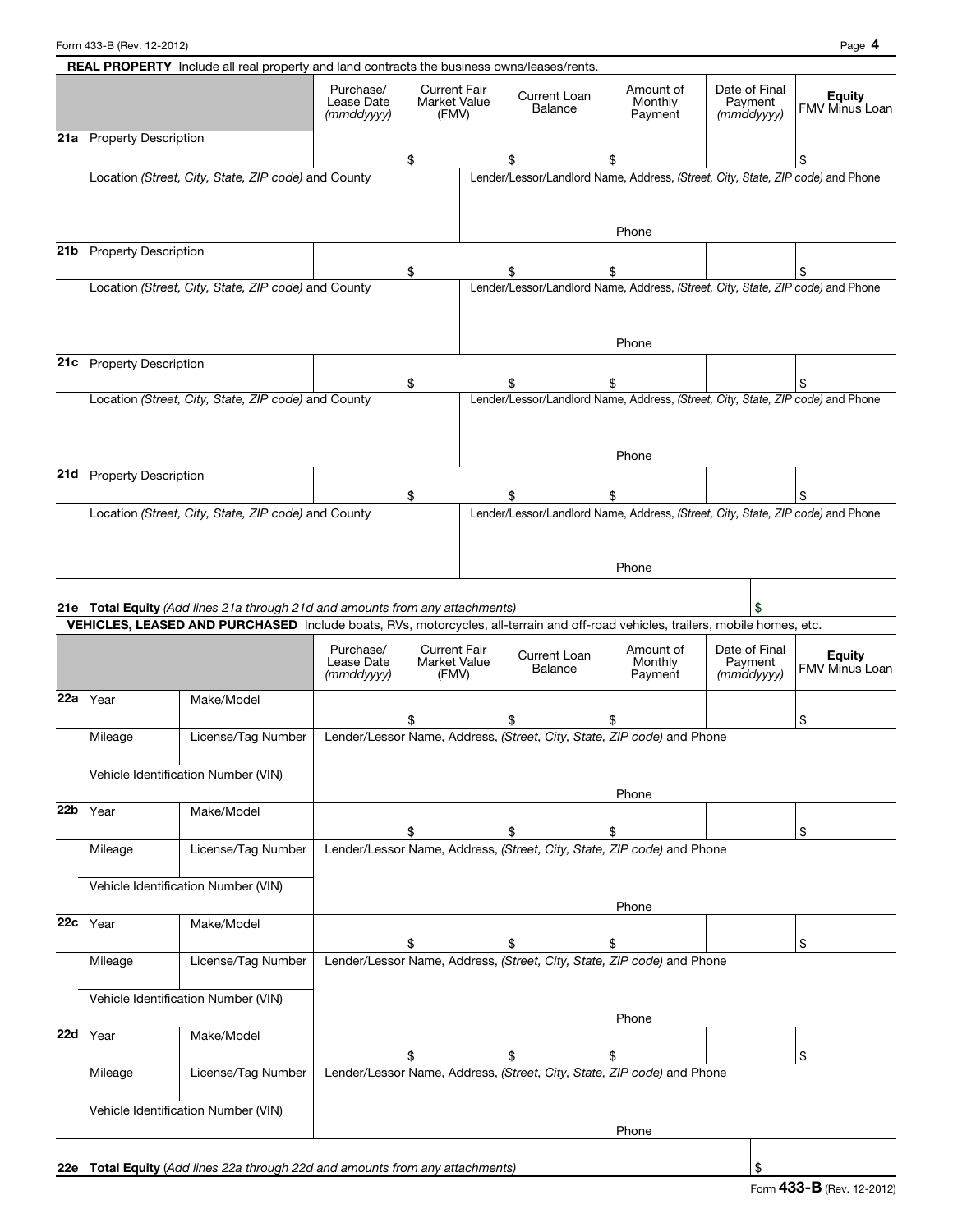|     | BUSINESS EQUIPMENT AND INTANGIBLE ASSETS Include all machinery, equipment, merchandise inventory, and other assets in 23a through 23d. List<br>intangible assets in 23e through 23g (licenses, patents, logos, domain names, trademarks, copyrights, software, mining claims, goodwill and trade secrets.) |                                       |                                              |                                                                        |                                                                                 |                                 |                                        |                                        |                                        |  |  |  |
|-----|------------------------------------------------------------------------------------------------------------------------------------------------------------------------------------------------------------------------------------------------------------------------------------------------------------|---------------------------------------|----------------------------------------------|------------------------------------------------------------------------|---------------------------------------------------------------------------------|---------------------------------|----------------------------------------|----------------------------------------|----------------------------------------|--|--|--|
|     |                                                                                                                                                                                                                                                                                                            | Purchase/<br>Lease Date<br>(mmddyyyy) | <b>Current Fair</b><br>Market Value<br>(FMV) |                                                                        | Current Loan<br>Balance                                                         | Amount of<br>Monthly<br>Payment |                                        | Date of Final<br>Payment<br>(mmddyyyy) | <b>Equity</b><br><b>FMV Minus Loan</b> |  |  |  |
|     | 23a Asset Description                                                                                                                                                                                                                                                                                      |                                       |                                              |                                                                        |                                                                                 |                                 |                                        |                                        |                                        |  |  |  |
|     |                                                                                                                                                                                                                                                                                                            |                                       | \$                                           |                                                                        | \$                                                                              | \$                              |                                        |                                        | \$                                     |  |  |  |
|     | Location of asset (Street, City, State, ZIP code) and County                                                                                                                                                                                                                                               |                                       |                                              |                                                                        | Lender/Lessor Name, Address, (Street, City, State, ZIP code) and Phone<br>Phone |                                 |                                        |                                        |                                        |  |  |  |
|     | 23b Asset Description                                                                                                                                                                                                                                                                                      |                                       |                                              |                                                                        |                                                                                 |                                 |                                        |                                        |                                        |  |  |  |
|     |                                                                                                                                                                                                                                                                                                            |                                       | \$                                           |                                                                        | \$                                                                              | \$                              |                                        |                                        | \$                                     |  |  |  |
|     | Location of asset (Street, City, State, ZIP code) and County<br>Lender/Lessor Name, Address, (Street, City, State, ZIP code) and Phone                                                                                                                                                                     |                                       |                                              |                                                                        |                                                                                 |                                 |                                        |                                        |                                        |  |  |  |
|     |                                                                                                                                                                                                                                                                                                            |                                       |                                              |                                                                        |                                                                                 | Phone                           |                                        |                                        |                                        |  |  |  |
|     | 23c Asset Description                                                                                                                                                                                                                                                                                      |                                       | \$                                           |                                                                        | \$                                                                              | \$                              |                                        |                                        | \$                                     |  |  |  |
|     | Location of asset (Street, City, State, ZIP code) and County                                                                                                                                                                                                                                               |                                       |                                              | Lender/Lessor Name, Address, (Street, City, State, ZIP code) and Phone |                                                                                 |                                 |                                        |                                        |                                        |  |  |  |
|     |                                                                                                                                                                                                                                                                                                            |                                       |                                              |                                                                        |                                                                                 | Phone                           |                                        |                                        |                                        |  |  |  |
|     | 23d Asset Description                                                                                                                                                                                                                                                                                      |                                       | \$                                           |                                                                        | \$                                                                              | \$                              |                                        |                                        | \$                                     |  |  |  |
|     |                                                                                                                                                                                                                                                                                                            |                                       |                                              |                                                                        |                                                                                 | Phone                           |                                        |                                        |                                        |  |  |  |
| 23e | Intangible Asset Description                                                                                                                                                                                                                                                                               |                                       |                                              |                                                                        |                                                                                 |                                 |                                        |                                        | \$                                     |  |  |  |
| 23f | Intangible Asset Description                                                                                                                                                                                                                                                                               |                                       |                                              |                                                                        |                                                                                 |                                 |                                        |                                        | \$                                     |  |  |  |
|     | <b>23g</b> Intangible Asset Description                                                                                                                                                                                                                                                                    |                                       |                                              |                                                                        |                                                                                 |                                 |                                        |                                        |                                        |  |  |  |
|     |                                                                                                                                                                                                                                                                                                            |                                       |                                              |                                                                        |                                                                                 |                                 |                                        |                                        | \$                                     |  |  |  |
|     | 23h Total Equity (Add lines 23a through 23g and amounts from any attachments)                                                                                                                                                                                                                              |                                       |                                              |                                                                        |                                                                                 |                                 |                                        | \$                                     |                                        |  |  |  |
|     | BUSINESS LIABILITIES Include notes and judgements not listed previously on this form.                                                                                                                                                                                                                      |                                       |                                              |                                                                        |                                                                                 |                                 |                                        |                                        |                                        |  |  |  |
|     | <b>Business Liabilities</b>                                                                                                                                                                                                                                                                                |                                       | Secured/<br>Unsecured                        |                                                                        | Date Pledged<br>(mmddyyyy)                                                      | <b>Balance Owed</b>             | Date of Final<br>Payment<br>(mmddyyyy) |                                        | Payment<br>Amount                      |  |  |  |
|     | 24a Description:                                                                                                                                                                                                                                                                                           |                                       | Secured                                      |                                                                        |                                                                                 |                                 |                                        |                                        |                                        |  |  |  |
|     |                                                                                                                                                                                                                                                                                                            |                                       | Unsecured                                    |                                                                        |                                                                                 | \$                              |                                        |                                        | \$                                     |  |  |  |
|     | Name                                                                                                                                                                                                                                                                                                       |                                       |                                              |                                                                        |                                                                                 |                                 |                                        |                                        |                                        |  |  |  |
|     | <b>Street Address</b>                                                                                                                                                                                                                                                                                      |                                       |                                              |                                                                        |                                                                                 |                                 |                                        |                                        |                                        |  |  |  |
|     | City/State/ZIP code                                                                                                                                                                                                                                                                                        |                                       |                                              |                                                                        |                                                                                 | Phone                           |                                        |                                        |                                        |  |  |  |
|     | 24b Description:                                                                                                                                                                                                                                                                                           |                                       | Secured                                      |                                                                        |                                                                                 |                                 |                                        |                                        |                                        |  |  |  |
|     |                                                                                                                                                                                                                                                                                                            |                                       | Unsecured                                    |                                                                        |                                                                                 | \$                              |                                        |                                        | \$                                     |  |  |  |
|     | Name                                                                                                                                                                                                                                                                                                       |                                       |                                              |                                                                        |                                                                                 |                                 |                                        |                                        |                                        |  |  |  |
|     | <b>Street Address</b>                                                                                                                                                                                                                                                                                      |                                       |                                              |                                                                        |                                                                                 |                                 |                                        |                                        |                                        |  |  |  |
|     | City/State/ZIP code                                                                                                                                                                                                                                                                                        |                                       |                                              |                                                                        |                                                                                 | Phone                           |                                        |                                        |                                        |  |  |  |
|     |                                                                                                                                                                                                                                                                                                            |                                       |                                              |                                                                        |                                                                                 |                                 |                                        |                                        |                                        |  |  |  |